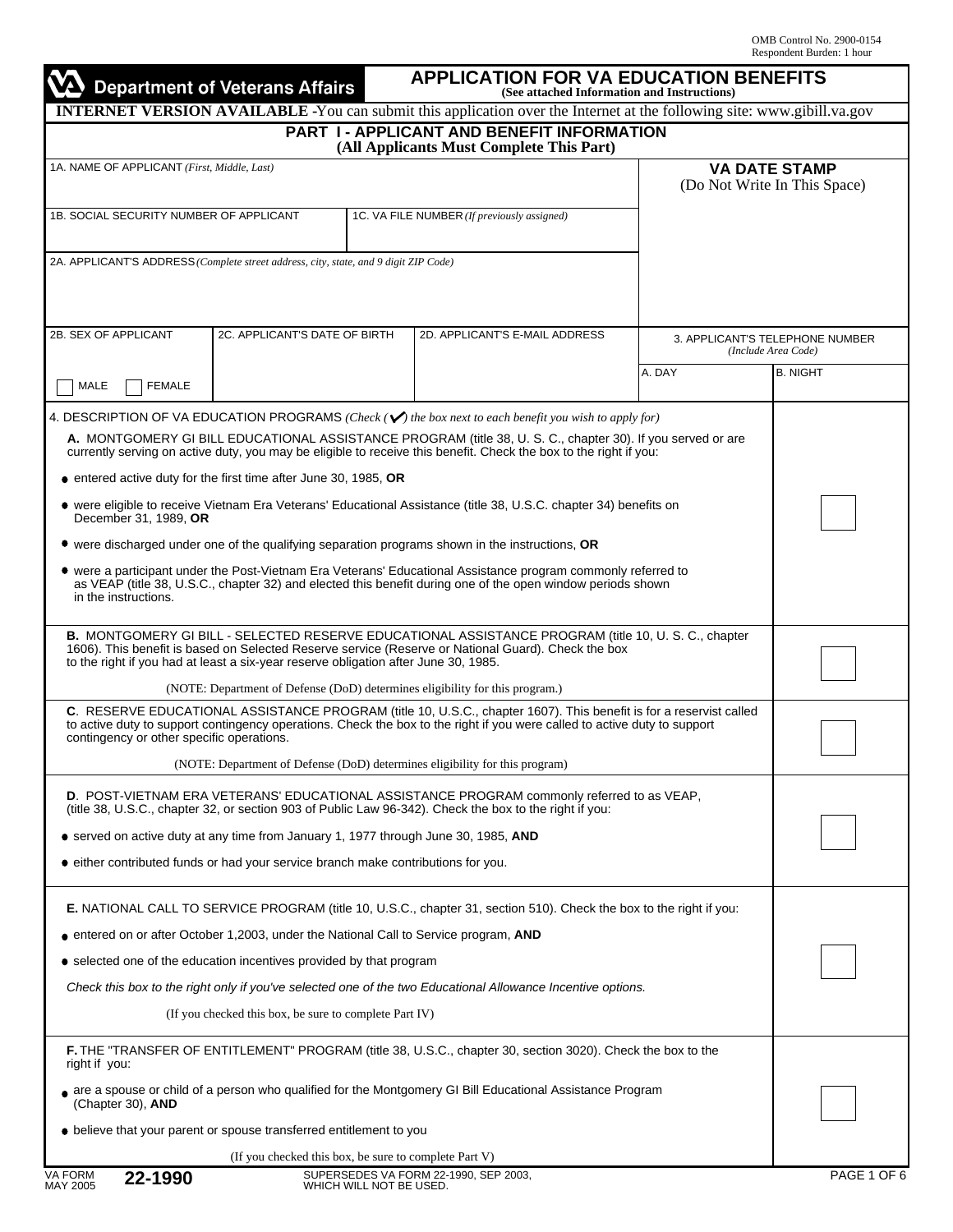| 5. DIRECT DEPOSIT INFORMATION<br>Please send a voided personal check or provide the following information.<br>Direct Deposit is not available for the Post-Vietnam Era Veterans' Educational Assistance Program (Chapter 32)                                                                                |                                                                                                    |  |  |  |  |  |  |
|-------------------------------------------------------------------------------------------------------------------------------------------------------------------------------------------------------------------------------------------------------------------------------------------------------------|----------------------------------------------------------------------------------------------------|--|--|--|--|--|--|
| A. TYPE OF ACCOUNT                                                                                                                                                                                                                                                                                          |                                                                                                    |  |  |  |  |  |  |
| <b>CHECKING</b><br>SAVINGS<br>I DO NOT HAVE AN ACCOUNT                                                                                                                                                                                                                                                      |                                                                                                    |  |  |  |  |  |  |
| <b>B. NAME OF FINANCIAL INSTITUTION</b>                                                                                                                                                                                                                                                                     | D. ACCOUNT NUMBER<br>C. 9 DIGIT ROUTING OR TRANSIT NUMBER                                          |  |  |  |  |  |  |
| 6. TYPE OF VA EDUCATION BENEFITS PREVIOUSLY APPLIED FOR? (Check all applicable boxes)<br>A. VETERAN'S EDUCATION BENEFITS (Any of the VA benefits shown in<br>Item 4) (Specify benefit)                                                                                                                      | <b>B. PREVIOUS VETERAN'S EDUCATION BENEFITS</b><br>(Specify benefit)                               |  |  |  |  |  |  |
| C. VOCATIONAL REHABILITATION BENEFITS (Chapter 31)                                                                                                                                                                                                                                                          | D. DEPENDENTS' EDUCATIONAL ASSISTANCE BENEFITS<br>(Chapter 35) (Complete Items 7A and 7B)          |  |  |  |  |  |  |
| E. OTHER (Specify benefit)                                                                                                                                                                                                                                                                                  | F. NONE                                                                                            |  |  |  |  |  |  |
| NOTE - COMPLETE ITEMS 7A AND 7B ONLY IF YOU CHECKED ITEM 6D                                                                                                                                                                                                                                                 |                                                                                                    |  |  |  |  |  |  |
| 7A. NAME OF PARENT/SPOUSE (See Instructions)                                                                                                                                                                                                                                                                | 7B. FILE NUMBER OF PARENT/SPOUSE (See Instructions)                                                |  |  |  |  |  |  |
| 8. HAVE YOU RECEIVED AN INFORMATION PAMPHLET EXPLAINING THE EDUCATION BENEFIT OR BENEFITS YOU ARE APPLYING FOR? (See Instructions)<br>YES<br>NO                                                                                                                                                             |                                                                                                    |  |  |  |  |  |  |
|                                                                                                                                                                                                                                                                                                             | 9. PROGRAM OF EDUCATION OR TRAINING                                                                |  |  |  |  |  |  |
| A. DO YOU KNOW YOUR EDUCATIONAL OR CAREER GOAL? (If you know this goal, please specify. If you do not know your goal, check "No" then skip to Item 9C.)                                                                                                                                                     |                                                                                                    |  |  |  |  |  |  |
| YES<br><b>NO</b>                                                                                                                                                                                                                                                                                            |                                                                                                    |  |  |  |  |  |  |
| B. HAVE YOU SELECTED A SPECIFIC PROGRAM OF EDUCATION?<br>NO<br>(If "Yes," list below each diploma, vocational course, job training program, or test you need to reach your educational or career goal<br>YES<br>that you indicated in Item 9A). If you have not selected a program, leave this item blank.) |                                                                                                    |  |  |  |  |  |  |
|                                                                                                                                                                                                                                                                                                             |                                                                                                    |  |  |  |  |  |  |
|                                                                                                                                                                                                                                                                                                             |                                                                                                    |  |  |  |  |  |  |
|                                                                                                                                                                                                                                                                                                             |                                                                                                    |  |  |  |  |  |  |
| C. EDUCATION OR TRAINING WILL BE BY (Check more than one if necessary)<br>COLLEGE OR OTHER SCHOOL                                                                                                                                                                                                           | CORRESPONDENCE COURSE<br>TUITION ASSISTANCE TOP-UP                                                 |  |  |  |  |  |  |
| I SEEK REIMBURSEMENT FOR A LICENSING<br>APPRENTICESHIP OR ON-THE-JOB TRAINING<br>OR CERTIFICATION TEST                                                                                                                                                                                                      |                                                                                                    |  |  |  |  |  |  |
| NATIONAL ADMISSIONS EXAMS OR<br>VOCATIONAL FLIGHT TRAINING<br>NATIONAL EXAMS FOR CREDIT                                                                                                                                                                                                                     |                                                                                                    |  |  |  |  |  |  |
| D. HAVE YOU SELECTED YOUR SCHOOL OR TRAINING ESTABLISHMENT?<br>YES<br> NO                                                                                                                                                                                                                                   | COMPLETE NAME AND ADDRESS OF SCHOOL (Complete street<br>address, city, state and 9 digit ZIP Code) |  |  |  |  |  |  |
| (If you have selected a school, check "Yes," and specify its complete name and<br>mailing address. If you have not selected a school, check "no.") If you are<br>applying for reimbursement of test fees, don't answer this question. Skip to Item<br>10.)                                                  |                                                                                                    |  |  |  |  |  |  |
| E. DO YOU KNOW THE DATE YOU WILL BEGIN YOUR SCHOOLING OR TRAINING?<br><b>YES</b><br><b>NO</b><br>(If you do know this date, check "Yes." Specify this date. If you do not know this<br>date check "no.")                                                                                                    | DATE (Month, Year) OF ANTICIPATED BEGINNING SCHOOL OR<br>TRAINING                                  |  |  |  |  |  |  |
| F. DO YOU PLAN TO REPEAT ANY COURSE FOR WHICH YOU RECEIVED CREDIT?<br>YES<br> NO                                                                                                                                                                                                                            | G. INFORMATION ABOUT REPEATED COURSE                                                               |  |  |  |  |  |  |
| (If "Yes," write in Item 9G the name of the course, when you originally took this course,<br>and why you plan to repeat it.)                                                                                                                                                                                |                                                                                                    |  |  |  |  |  |  |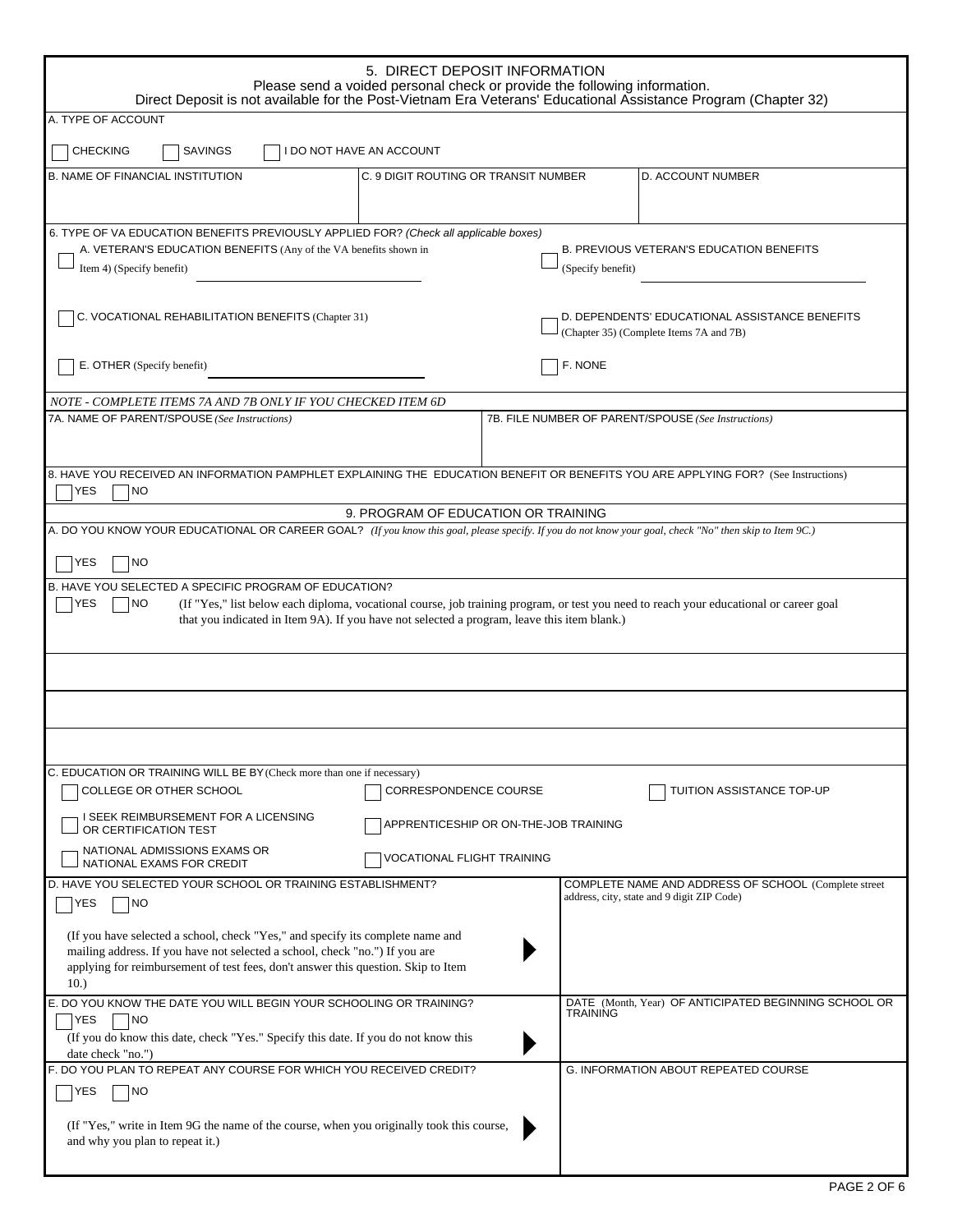| NOTE - COMPLETE ONLY IF YOU ARE A CIVILIAN EMPLOYEE OF THE U.S. GOVERNMENT                                                                                                                                                                                                                                                                                                                                                                                        |             |                      |                                                                          |             |                                                                                          |  |                                                                              |
|-------------------------------------------------------------------------------------------------------------------------------------------------------------------------------------------------------------------------------------------------------------------------------------------------------------------------------------------------------------------------------------------------------------------------------------------------------------------|-------------|----------------------|--------------------------------------------------------------------------|-------------|------------------------------------------------------------------------------------------|--|------------------------------------------------------------------------------|
| If you are on active military duty, skip question 10.                                                                                                                                                                                                                                                                                                                                                                                                             |             |                      |                                                                          |             |                                                                                          |  |                                                                              |
| 10. DO YOU EXPECT TO RECEIVE FUNDS FROM YOUR AGENCY OR DEPARTMENT FOR THE SAME COURSE(S) FOR WHICH YOU EXPECT TO RECEIVE VA EDUCATIONAL ASSISTANCE?                                                                                                                                                                                                                                                                                                               |             |                      |                                                                          | employment: |                                                                                          |  | Source of educational assistance from government                             |
| (If "Yes," show the source of these funds)<br>NO<br>YES                                                                                                                                                                                                                                                                                                                                                                                                           |             |                      |                                                                          |             |                                                                                          |  |                                                                              |
|                                                                                                                                                                                                                                                                                                                                                                                                                                                                   |             |                      |                                                                          |             |                                                                                          |  |                                                                              |
| NOTE - COMPLETE ITEM 11 ONLY IF YOU ARE ON ACTIVE DUTY                                                                                                                                                                                                                                                                                                                                                                                                            |             |                      |                                                                          |             |                                                                                          |  |                                                                              |
| 11. ARE YOU RECEIVING, OR DO YOU ANTICIPATE RECEIVING, ANY MONEY(Including but<br>not limited to Federal Tuition Assistance) FROM THE ARMED FORCES OR PUBLIC HEALTH<br>SERVICE FOR THE COURSE FOR WHICH YOU HAVE APPLIED TO VA FOR EDUCATION<br>BENEFITS? IF YOU WILL RECEIVE SUCH BENEFITS, CHECK "YES" AND GIVE COMPLETE<br>DETAILS INCLUDING THE SOURCE OF THE FUNDS. NOTE: IF YOU ARE ONLY APPLYING FOR<br>TUITION ASSISTANCE TOP-UP, CHECK "NO"<br>NO<br>YES |             |                      |                                                                          |             |                                                                                          |  | Details of educational assistance from the military:                         |
|                                                                                                                                                                                                                                                                                                                                                                                                                                                                   |             |                      |                                                                          |             |                                                                                          |  |                                                                              |
|                                                                                                                                                                                                                                                                                                                                                                                                                                                                   |             |                      | 12. EDUCATION AND EMPLOYMENT INFORMATION                                 |             |                                                                                          |  |                                                                              |
| A. DID YOU GRADUATE FROM HIGH SCHOOL? (If "Yes," write the date you<br>graduated next to "Yes," and skip to Item 12c. If "No," complete Item 12B)                                                                                                                                                                                                                                                                                                                 |             |                      | B. IF YOU DID NOT GRADUATE FROM HIGH SCHOOL, DO YOU HAVE A               |             | the requirements for this certificate in the space provided. If "No," go to Item $12c$ ) |  | HIGH SCHOOL EQUIVALENCY CERTIFICATE? (If "Yes," write the date you completed |
| YES<br>Date<br>NO                                                                                                                                                                                                                                                                                                                                                                                                                                                 |             |                      | YES                                                                      | Date        |                                                                                          |  | <b>NO</b>                                                                    |
| C. EDUCATION AFTER HIGH SCHOOL (INCLUDE ALL APPRENTICESHIP, ON-THE-JOB TRAINING, AND FLIGHT TRAINING) (See Instructions)                                                                                                                                                                                                                                                                                                                                          |             |                      |                                                                          |             |                                                                                          |  |                                                                              |
| NAME AND LOCATION OF COLLEGE OR OTHER<br>TRAINING PROVIDER (Include City and State)                                                                                                                                                                                                                                                                                                                                                                               |             | DATES OF TRAINING    | NUMBER OF SEMESTER,<br><b>QUARTER OR CLOCK</b><br><b>HOURS COMPLETED</b> |             | DEGREE, DIPLOMA,<br>OR CERTIFICATE<br><b>RECEIVED</b>                                    |  | <b>MAJOR FIELD OR</b><br><b>COURSE OF STUDY</b>                              |
|                                                                                                                                                                                                                                                                                                                                                                                                                                                                   | <b>FROM</b> | <b>TO</b>            |                                                                          |             |                                                                                          |  |                                                                              |
|                                                                                                                                                                                                                                                                                                                                                                                                                                                                   |             |                      |                                                                          |             |                                                                                          |  |                                                                              |
|                                                                                                                                                                                                                                                                                                                                                                                                                                                                   |             |                      |                                                                          |             |                                                                                          |  |                                                                              |
|                                                                                                                                                                                                                                                                                                                                                                                                                                                                   |             |                      |                                                                          |             |                                                                                          |  |                                                                              |
| D. DO YOU HOLD ANY FAA FLIGHT CERTIFICATES? (If "Yes," list each<br>certificate)                                                                                                                                                                                                                                                                                                                                                                                  |             |                      |                                                                          |             |                                                                                          |  |                                                                              |
| YES<br>NO                                                                                                                                                                                                                                                                                                                                                                                                                                                         |             |                      |                                                                          |             |                                                                                          |  |                                                                              |
|                                                                                                                                                                                                                                                                                                                                                                                                                                                                   |             |                      |                                                                          |             |                                                                                          |  |                                                                              |
|                                                                                                                                                                                                                                                                                                                                                                                                                                                                   |             |                      |                                                                          |             |                                                                                          |  |                                                                              |
|                                                                                                                                                                                                                                                                                                                                                                                                                                                                   |             |                      |                                                                          |             |                                                                                          |  |                                                                              |
|                                                                                                                                                                                                                                                                                                                                                                                                                                                                   |             |                      | <b>EMPLOYMENT</b> (Complete ONLY if you served in the military)          |             |                                                                                          |  |                                                                              |
| <b>EMPLOYMENT</b>                                                                                                                                                                                                                                                                                                                                                                                                                                                 |             | PRINCIPAL OCCUPATION |                                                                          |             | NUMBER OF MONTHS<br>IN THAT OCCUPATION                                                   |  | <b>LICENSE OR RATING</b>                                                     |
| E. Before Entering Military Service                                                                                                                                                                                                                                                                                                                                                                                                                               |             |                      |                                                                          |             |                                                                                          |  |                                                                              |
| F. After Leaving Military Service                                                                                                                                                                                                                                                                                                                                                                                                                                 |             |                      |                                                                          |             |                                                                                          |  |                                                                              |
| <b>PART II - SERVICE INFORMATION</b> (All applicants must complete this part)                                                                                                                                                                                                                                                                                                                                                                                     |             |                      |                                                                          |             |                                                                                          |  |                                                                              |
| <b>13. ACTIVE DUTY INFORMATION</b>                                                                                                                                                                                                                                                                                                                                                                                                                                |             |                      |                                                                          |             |                                                                                          |  |                                                                              |
| A. ARE YOU NOW ON ACTIVE DUTY OR FULL-TIME NATIONAL GUARD DUTY? (Send us a copy of your orders, if authority for full-time National Guard duty is<br>title 32, U.S.C.)<br>YES<br> NO                                                                                                                                                                                                                                                                              |             |                      |                                                                          |             |                                                                                          |  |                                                                              |
| B. ARE YOU NOW ON TERMINAL LEAVE BEFORE DISCHARGE? (If yes, please provide the date you began your terminal leave)                                                                                                                                                                                                                                                                                                                                                |             |                      |                                                                          |             |                                                                                          |  |                                                                              |
| YES<br>NO                                                                                                                                                                                                                                                                                                                                                                                                                                                         |             |                      |                                                                          |             |                                                                                          |  |                                                                              |
| Date leave began:<br>Date of expected discharge:                                                                                                                                                                                                                                                                                                                                                                                                                  |             |                      |                                                                          |             |                                                                                          |  |                                                                              |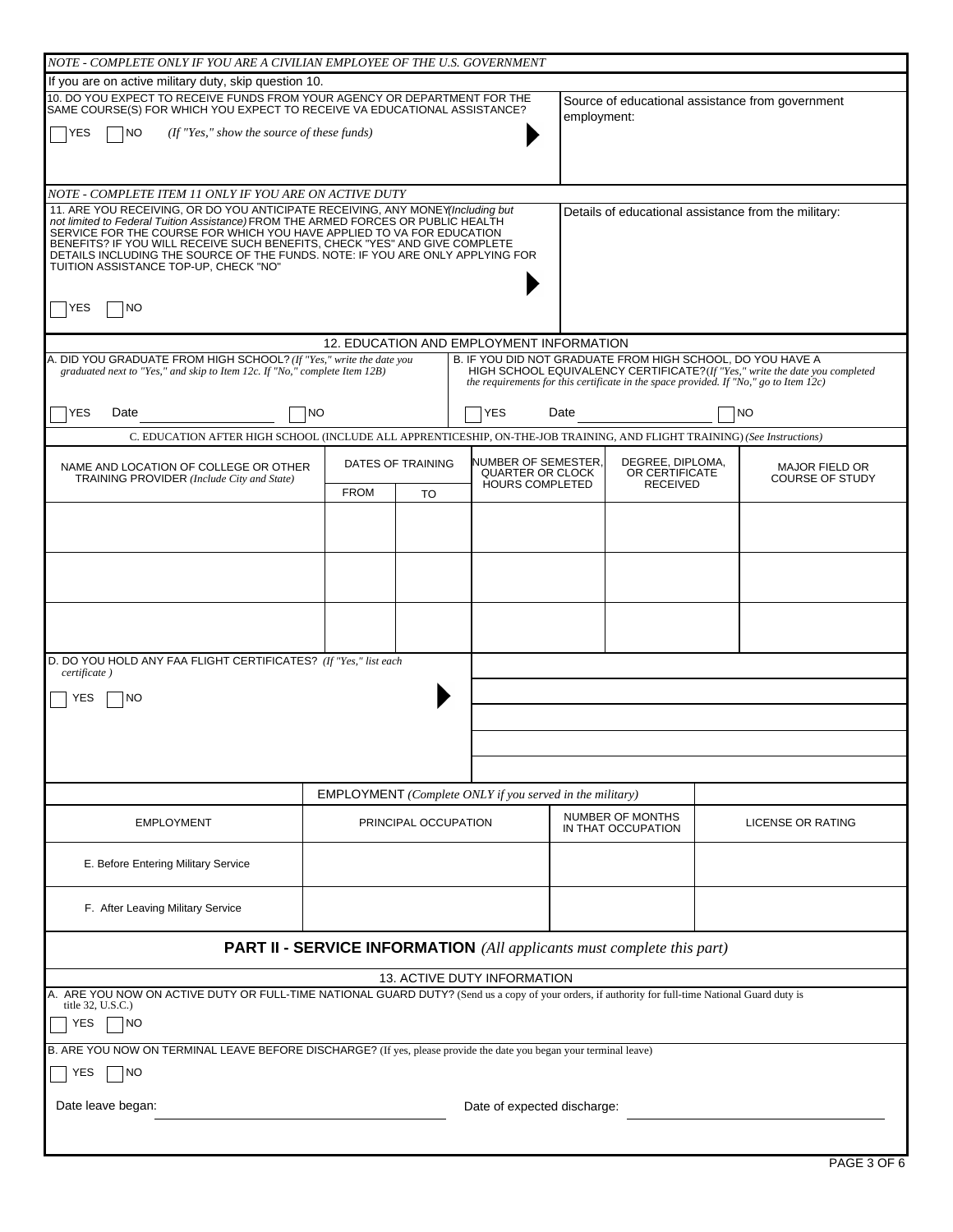|                                                                                                                                                                                                                                                                                                                                                                                                                    | 14. INFORMATION ABOUT YOUR PERIODS OF ACTIVE DUTY                         |                                                                                                                                                                                                                                                                                                                                                                                                           |  |            |    |  |  |
|--------------------------------------------------------------------------------------------------------------------------------------------------------------------------------------------------------------------------------------------------------------------------------------------------------------------------------------------------------------------------------------------------------------------|---------------------------------------------------------------------------|-----------------------------------------------------------------------------------------------------------------------------------------------------------------------------------------------------------------------------------------------------------------------------------------------------------------------------------------------------------------------------------------------------------|--|------------|----|--|--|
| Please complete Items 14A through 14f for each period of your active duty. It will help VA process your claim if you send a copy of your DD214 (copy 4) for<br>each period of active service. (Don't report any Active Duty for Training)                                                                                                                                                                          |                                                                           |                                                                                                                                                                                                                                                                                                                                                                                                           |  |            |    |  |  |
| A. DATE ENTERED<br><b>ACTIVE DUTY</b>                                                                                                                                                                                                                                                                                                                                                                              | <b>B. DATE SEPARATED</b><br><b>FROM ACTIVE DUTY</b>                       | F. IF THIS ACTIVE DUTY IS<br>E. WERE YOU<br>NATIONAL GUARD DUTY,<br><b>INVOLUNTARILY CALLED TO</b><br>C. BRANCH OF SERVICE<br>D. CHARACTER OF<br><b>INDICATE IF AUTHORITY IS</b><br>OR RESERVE OR GUARD<br>ACTIVE DUTY FOR THIS<br><b>DISCHARGE</b><br>TITLE 10 (Federal) OR TITLE<br><b>COMPONENT</b><br>PERIOD? (If "Yes," send copies<br>32 (State). (Send copies of any<br>of your orders)<br>orders) |  |            |    |  |  |
|                                                                                                                                                                                                                                                                                                                                                                                                                    |                                                                           |                                                                                                                                                                                                                                                                                                                                                                                                           |  | YES        | NO |  |  |
|                                                                                                                                                                                                                                                                                                                                                                                                                    |                                                                           |                                                                                                                                                                                                                                                                                                                                                                                                           |  | <b>YES</b> | NO |  |  |
|                                                                                                                                                                                                                                                                                                                                                                                                                    |                                                                           |                                                                                                                                                                                                                                                                                                                                                                                                           |  | YES        | NO |  |  |
|                                                                                                                                                                                                                                                                                                                                                                                                                    |                                                                           |                                                                                                                                                                                                                                                                                                                                                                                                           |  | <b>YES</b> | NO |  |  |
|                                                                                                                                                                                                                                                                                                                                                                                                                    |                                                                           |                                                                                                                                                                                                                                                                                                                                                                                                           |  | YES        | NO |  |  |
| courses for civilians;                                                                                                                                                                                                                                                                                                                                                                                             | • Attendance at a service academy; or<br>sentence of court-martial, etc.) | You should specify in Item 22, Remarks, any periods of active duty which reflect:<br>• Full time assignment by a service department to a civilian school for a course of education substantially the same as established<br>. Non-creditable time - (Time lost because of industrial or agricultural furlough, arrest without acquittal, being AWOL, desertion,                                           |  |            |    |  |  |
| <b>YES</b><br><b>NO</b>                                                                                                                                                                                                                                                                                                                                                                                            |                                                                           | 15. DO YOU ALSO HAVE ANY PERIODS OF RESERVE OR NATIONAL GUARD SERVICE THAT ARE NOT ACTIVE DUTY?<br>(If "Yes," complete information about this service in Item 16. If "No," skip to Item 17)                                                                                                                                                                                                               |  |            |    |  |  |
|                                                                                                                                                                                                                                                                                                                                                                                                                    |                                                                           | 16. PERIODS OF RESERVE OR NATIONAL GUARD SERVICE (NOT ACTIVE DUTY)                                                                                                                                                                                                                                                                                                                                        |  |            |    |  |  |
| <b>YES</b><br><b>INO</b>                                                                                                                                                                                                                                                                                                                                                                                           | A. ARE YOU NOW IN THE RESERVE OR NATIONAL GUARD?                          |                                                                                                                                                                                                                                                                                                                                                                                                           |  |            |    |  |  |
| <b>INFORMATION TO COMPLETE ITEM 16E:</b><br>• Place "SR" in Item 16E for each period of reserve service if you were in the Selected Reserve (drilling status).<br>. Place "IRR" in Item 16E for each period of reserve service if you were in the Individual Ready Reserve.<br>• Place "IMA" in Item 16E for each period of reserve service if your were in the Individual Mobilization Augmentation.              |                                                                           |                                                                                                                                                                                                                                                                                                                                                                                                           |  |            |    |  |  |
| <b>B. DATE ENTERED</b><br><b>RESERVE OR GUARD</b>                                                                                                                                                                                                                                                                                                                                                                  | C. DATE SEPARATED<br><b>FROM RESERVE OR</b><br>GUARD (If applicable)      | D. RESERVE OR GUARD COMPONENT<br>E. RESERVE STATUS (See abbreviations above)                                                                                                                                                                                                                                                                                                                              |  |            |    |  |  |
|                                                                                                                                                                                                                                                                                                                                                                                                                    |                                                                           |                                                                                                                                                                                                                                                                                                                                                                                                           |  |            |    |  |  |
|                                                                                                                                                                                                                                                                                                                                                                                                                    |                                                                           |                                                                                                                                                                                                                                                                                                                                                                                                           |  |            |    |  |  |
|                                                                                                                                                                                                                                                                                                                                                                                                                    |                                                                           |                                                                                                                                                                                                                                                                                                                                                                                                           |  |            |    |  |  |
|                                                                                                                                                                                                                                                                                                                                                                                                                    |                                                                           |                                                                                                                                                                                                                                                                                                                                                                                                           |  |            |    |  |  |
|                                                                                                                                                                                                                                                                                                                                                                                                                    |                                                                           |                                                                                                                                                                                                                                                                                                                                                                                                           |  |            |    |  |  |
|                                                                                                                                                                                                                                                                                                                                                                                                                    |                                                                           |                                                                                                                                                                                                                                                                                                                                                                                                           |  |            |    |  |  |
| F. DO YOU QUALIFY FOR A "KICKER" BASED ON YOUR RESERVE ENLISTMENT? ("Kickers" are amounts contributed by DoD to an education fund on behalf of<br>individuals to encourage enlistment or retention in the Reserve or National Guard forces, usually in specialized areas.) (IF YOU QUALIFY FOR A RESERVE "KICKER,"<br>CHECK "YES." IT MAY HELP IF YOU SEND VA A COPY OF THE "KICKER" CONTRACT)<br>YES<br><b>NO</b> |                                                                           |                                                                                                                                                                                                                                                                                                                                                                                                           |  |            |    |  |  |
| G. COMPLETE ONLY IF YOU ARE APPLYING FOR CHAPTER 1606 (you checked Item 4B). IF YOU ARE PARTICIPATING IN A SENIOR ROTC SCHOLARSHIP<br>PROGRAM, DOES THAT PROGRAM PAY FOR YOUR TUITION, FEES, BOOKS AND SUPPLIES UNDER TITLE 10, U.S.C., SECTION 2107? (Do not include monthly<br>subsistence allowance)<br>YES<br>I NO                                                                                             |                                                                           |                                                                                                                                                                                                                                                                                                                                                                                                           |  |            |    |  |  |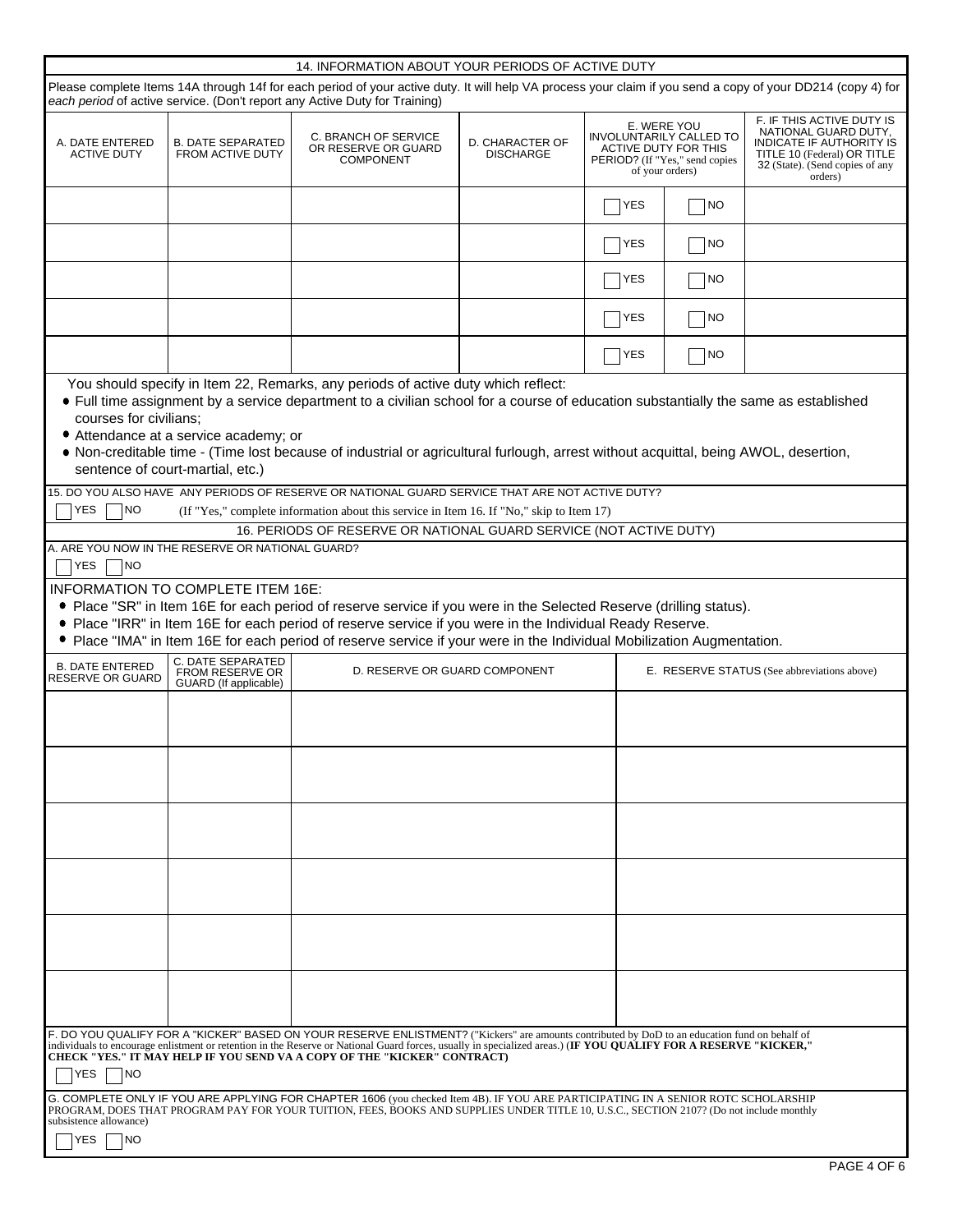| <b>PART III - MONTGOMERY GI BILL QUESTIONS</b><br>(Complete this part only if you are applying for chapter 30 benefits)                                                                                                                                                                                                                                                                                                                                                                                                                                                                                                                                 |                        |                       |  |  |  |  |
|---------------------------------------------------------------------------------------------------------------------------------------------------------------------------------------------------------------------------------------------------------------------------------------------------------------------------------------------------------------------------------------------------------------------------------------------------------------------------------------------------------------------------------------------------------------------------------------------------------------------------------------------------------|------------------------|-----------------------|--|--|--|--|
| <b>QUESTIONS</b>                                                                                                                                                                                                                                                                                                                                                                                                                                                                                                                                                                                                                                        | <b>YES</b><br>$(\vee)$ | <b>NO</b><br>$(\vee)$ |  |  |  |  |
| 17A. DID YOU MAKE ADDITIONAL CONTRIBUTIONS WHILE ON ACTIVE DUTY (Sometimes referred to<br>as "Buy-up") TO INCREASE THE AMOUNT OF MONTHLY MGIB BENEFITS PAYABLE? (If you made any<br>additional contributions, check "Yes."                                                                                                                                                                                                                                                                                                                                                                                                                              |                        |                       |  |  |  |  |
| 17B. IF YOU SERVED A PERIOD OF ACTIVE DUTY THAT THE DEPARTMENT OF DEFENSE COUNTS FOR<br>PURPOSES OF REPAYING AN EDUCATION LOAN, PLEASE SHOW THE DATES OF THAT PERIOD OF<br><b>ACTIVE DUTY:</b><br>$\overline{a}$ To $\overline{a}$ To $\overline{a}$ To $\overline{a}$<br>From                                                                                                                                                                                                                                                                                                                                                                          |                        |                       |  |  |  |  |
| 17C. DO YOU HAVE A DoD CONTRACT TO RECEIVE A "KICKER"? (Some military services call this the<br>"college fund." "Kickers" are amounts contributed by DoD to an education fund on behalf of individuals<br>to encourage enlistment or retention in the Armed forces, usually in specialized areas. If you qualify<br>for a "kicker", check "Yes." It may help to send us a copy of your kicker contract.                                                                                                                                                                                                                                                 |                        |                       |  |  |  |  |
| <b>COMMISSIONED OFFICER QUESTIONS</b>                                                                                                                                                                                                                                                                                                                                                                                                                                                                                                                                                                                                                   |                        |                       |  |  |  |  |
| 18A. DID YOU GRADUATE FROM A MILITARY SERVICE ACADEMY (e.g., West Point, Naval Academy, etc.)?<br>(If "Yes," specify the month and year you graduated and received your commission)                                                                                                                                                                                                                                                                                                                                                                                                                                                                     |                        |                       |  |  |  |  |
| Graduation month and year:<br>18B. WERE YOU COMMISSIONED AS THE RESULT OF PARTICIPATING IN A SENIOR ROTC<br>(Reserve Officers Training Corps) SCHOLARSHIP PROGRAM? (If "Yes," show the date of your commission<br>and the amount of your scholarship for each school year you were in the Senior ROTC program. Don't<br>report your monthly subsistence allowance. If you received your commission through a Senior ROTC<br>(non-scholarship) program, check "No.")<br>Commission<br>Scholarship Amounts:<br>date:<br>Amount:<br>Year:<br>Year:<br>Amount:<br>Year:<br>Amount:<br>Year:<br>Amount:<br>Amount:<br>Year:<br>MARITAL AND DEPENDENCY STATUS |                        |                       |  |  |  |  |
| NOTE: COMPLETE THIS ITEM ONLY IF YOU CHECKED ITEM 4A AND HAVE MILITARY SERVICE BEFORE                                                                                                                                                                                                                                                                                                                                                                                                                                                                                                                                                                   |                        |                       |  |  |  |  |
| JANUARY 1, 1977 (or delayed entry before January 2, 1978). See Instructions.                                                                                                                                                                                                                                                                                                                                                                                                                                                                                                                                                                            |                        |                       |  |  |  |  |
| <b>QUESTIONS</b><br>19A. ARE YOU CURRENTLY MARRIED?                                                                                                                                                                                                                                                                                                                                                                                                                                                                                                                                                                                                     | <b>YES</b>             | <b>NO</b>             |  |  |  |  |
| 19B. DO YOU HAVE ANY CHILDREN WHO ARE:                                                                                                                                                                                                                                                                                                                                                                                                                                                                                                                                                                                                                  |                        |                       |  |  |  |  |
| (1) UNDER AGE 18? OR                                                                                                                                                                                                                                                                                                                                                                                                                                                                                                                                                                                                                                    |                        |                       |  |  |  |  |
| (2) OVER 18 BUT UNDER AGE 23, NOT MARRIED AND ATTENDING SCHOOL? OR                                                                                                                                                                                                                                                                                                                                                                                                                                                                                                                                                                                      |                        |                       |  |  |  |  |
| (3) OF ANY AGE AND PERMANENTLY INCAPABLE OF SELF-SUPPORT DUE TO MENTAL OR                                                                                                                                                                                                                                                                                                                                                                                                                                                                                                                                                                               |                        |                       |  |  |  |  |
| PHYSICAL DISABILITY?<br>19C. IS EITHER YOUR FATHER OR MOTHER DEPENDENT UPON YOU FOR FINANCIAL SUPPORT?                                                                                                                                                                                                                                                                                                                                                                                                                                                                                                                                                  |                        |                       |  |  |  |  |
| <b>PART IV - NATIONAL CALL TO SERVICE QUESTIONS</b><br>(Complete this part only if you are applying for this benefit)                                                                                                                                                                                                                                                                                                                                                                                                                                                                                                                                   |                        |                       |  |  |  |  |
| 20A. DID YOU SIGN AN ENLISTMENT CONTRACT WITH THE DEPARTMENT OF DEFENSE FOR THE NATIONAL CALL TO SERVICE PROGRAM?                                                                                                                                                                                                                                                                                                                                                                                                                                                                                                                                       |                        |                       |  |  |  |  |
| <b>YES</b><br><b>NO</b><br>20B. DID YOU RECEIVE AN EDUCATION ASSISTANCE INCENTIVE OPTION? (If "Yes," check the block in Item 20C that identifies the option you received)<br><b>YES</b><br><b>NO</b>                                                                                                                                                                                                                                                                                                                                                                                                                                                    |                        |                       |  |  |  |  |
| 20C. WHICH VA EDUCATIONAL ALLOWANCE INCENTIVE OPTION DID YOU ELECT? (Check only one block below)                                                                                                                                                                                                                                                                                                                                                                                                                                                                                                                                                        |                        |                       |  |  |  |  |
| EDUCATIONAL ALLOWANCE OF UP TO 12 MONTHS<br>EDUCATIONAL ALLOWANCE OF UP TO 36 MONTHS OF MONTGOMERY GI<br>BILL BENEFITS (1/2 the 2-year rate)<br>OF MONTGOMERY GI BILL BENEFITS (3-year rate)                                                                                                                                                                                                                                                                                                                                                                                                                                                            |                        |                       |  |  |  |  |
| NOTE: National Call to Service applicants must furnish VA a copy of DD Form 2863 (National Call to Service Election of Options).<br>This form is needed to document your eligibility and to confirm your incentive option.                                                                                                                                                                                                                                                                                                                                                                                                                              |                        |                       |  |  |  |  |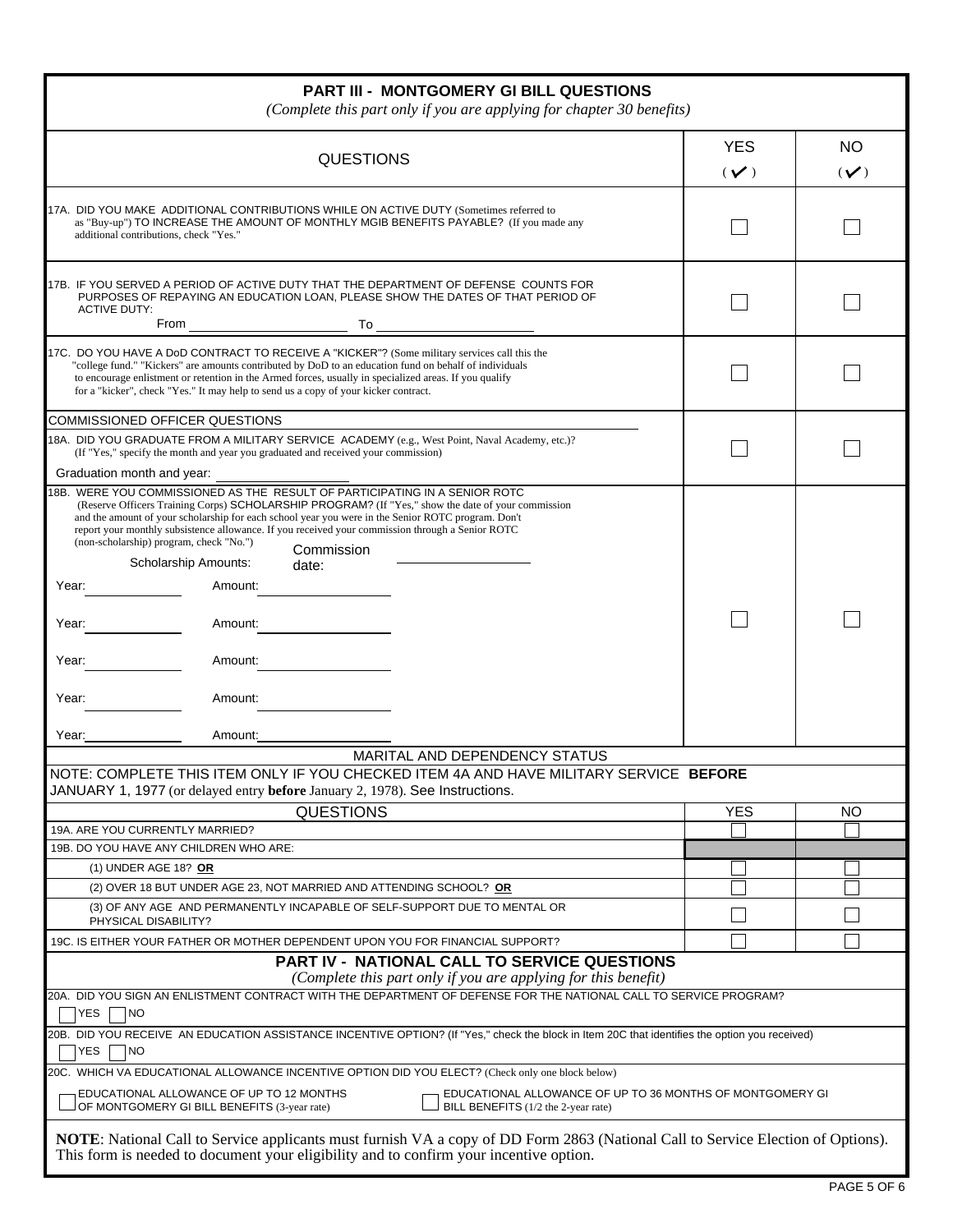|                                                                                                                                                                                                                                                                                                                              | <b>PART V - TRANSFER OF ENTITLEMENT QUESTIONS</b><br>(Complete this part only if you are applying for this benefit)                                                                                                                                                      |  |                                               |                                                         |  |  |
|------------------------------------------------------------------------------------------------------------------------------------------------------------------------------------------------------------------------------------------------------------------------------------------------------------------------------|--------------------------------------------------------------------------------------------------------------------------------------------------------------------------------------------------------------------------------------------------------------------------|--|-----------------------------------------------|---------------------------------------------------------|--|--|
| by name).                                                                                                                                                                                                                                                                                                                    | NOTE: This benefit requires (1) that the veteran's branch of military service authorized the veteran to transfer MGIB entitlement to his<br>or her dependents, and (2) the veteran, in writing, transferred his or her current education benefits to you (specifying you |  |                                               |                                                         |  |  |
| IMPORTANT: Only a spouse, surviving spouse, or child of a veteran who has transferred entitlement should complete this information.                                                                                                                                                                                          |                                                                                                                                                                                                                                                                          |  |                                               |                                                         |  |  |
| 21A. WHAT IS YOUR RELATIONSHIP TO THE VETERAN OR SERVICE MEMBER WHO TRANSFERRED ENTITLEMENT TO YOU?<br><b>SPOUSE</b><br>SURVIVING SPOUSE                                                                                                                                                                                     | CHILD                                                                                                                                                                                                                                                                    |  |                                               |                                                         |  |  |
| IMPORTANT: If you checked your relationship as a spouse or child, have the veteran complete and send us VA Form 21-686c. See Instructions.                                                                                                                                                                                   |                                                                                                                                                                                                                                                                          |  |                                               |                                                         |  |  |
| 21B. VETERAN OR SERVICE MEMBER'S NAME (First, Middle, Last)                                                                                                                                                                                                                                                                  |                                                                                                                                                                                                                                                                          |  | 21C. VETERAN OR SERVICE MEMBER'S SEX<br>MALE  | <b>FEMALE</b>                                           |  |  |
| 21D. ADDRESS OF VETERAN OR SERVICE MEMBER WHO TRANSFERRED ENTITLEMENT TO YOU                                                                                                                                                                                                                                                 |                                                                                                                                                                                                                                                                          |  |                                               |                                                         |  |  |
| 21E. VETERAN OR SERVICE MEMBER'S DATE OF BIRTH                                                                                                                                                                                                                                                                               |                                                                                                                                                                                                                                                                          |  |                                               | 21F. VETERAN OR SERVICE MEMBER'S SOCIAL SECURITY NUMBER |  |  |
|                                                                                                                                                                                                                                                                                                                              | EMPLOYMENT (IF NO MILITARY SERVICE)                                                                                                                                                                                                                                      |  |                                               |                                                         |  |  |
| <b>EMPLOYMENT</b>                                                                                                                                                                                                                                                                                                            | PRINCIPAL OCCUPATION                                                                                                                                                                                                                                                     |  | NUMBER OF MONTHS IN<br><b>THAT OCCUPATION</b> | LICENSE OR RATING                                       |  |  |
| 21G. JOB 1 (Since leaving high school)                                                                                                                                                                                                                                                                                       |                                                                                                                                                                                                                                                                          |  |                                               |                                                         |  |  |
| 21H. JOB 2 (Since leaving high school)                                                                                                                                                                                                                                                                                       |                                                                                                                                                                                                                                                                          |  |                                               |                                                         |  |  |
|                                                                                                                                                                                                                                                                                                                              |                                                                                                                                                                                                                                                                          |  |                                               |                                                         |  |  |
| <b>PART VI - CERTIFICATION AND SIGNATURE OF APPLICANT</b><br>(All applicants must complete this part)                                                                                                                                                                                                                        |                                                                                                                                                                                                                                                                          |  |                                               |                                                         |  |  |
| I CERTIFY THAT all statements in my application are true and correct to the best of my knowledge and belief.<br>PENALTY - Willful false statements as to a material fact in a claim for education benefits is a punishable offense and may result in the forfeiture of<br>these or other benefits and in criminal penalties. |                                                                                                                                                                                                                                                                          |  |                                               |                                                         |  |  |
| 23A. FULL NAME OF APPLICANT (PRINTED)                                                                                                                                                                                                                                                                                        |                                                                                                                                                                                                                                                                          |  |                                               |                                                         |  |  |
| 23B. SIGNATURE OF APPLICANT (Do NOT Print) ) (Minor children must also have their parent or guardian sign in this item)<br>SIGN HERE IN INK                                                                                                                                                                                  |                                                                                                                                                                                                                                                                          |  |                                               | 23C. DATE SIGNED                                        |  |  |
|                                                                                                                                                                                                                                                                                                                              | <b>PART VII - CERTIFICATION FOR APPLICANTS ON ACTIVE DUTY</b><br>(Have your Education Officer complete this part only if you are currently on active duty. This signature is not needed if you are on terminal leave)                                                    |  |                                               |                                                         |  |  |
| I CERTIFY THAT this individual is a member of the branch of the Armed Forces shown below and has consulted with me regarding his/her<br>education program.                                                                                                                                                                   |                                                                                                                                                                                                                                                                          |  |                                               |                                                         |  |  |
| 24A. SIGNATURE, TITLE AND BRANCH OF SERVICE OF ARMED FORCES EDUCATION OFFICER                                                                                                                                                                                                                                                |                                                                                                                                                                                                                                                                          |  |                                               | 24B. DATE SIGNED                                        |  |  |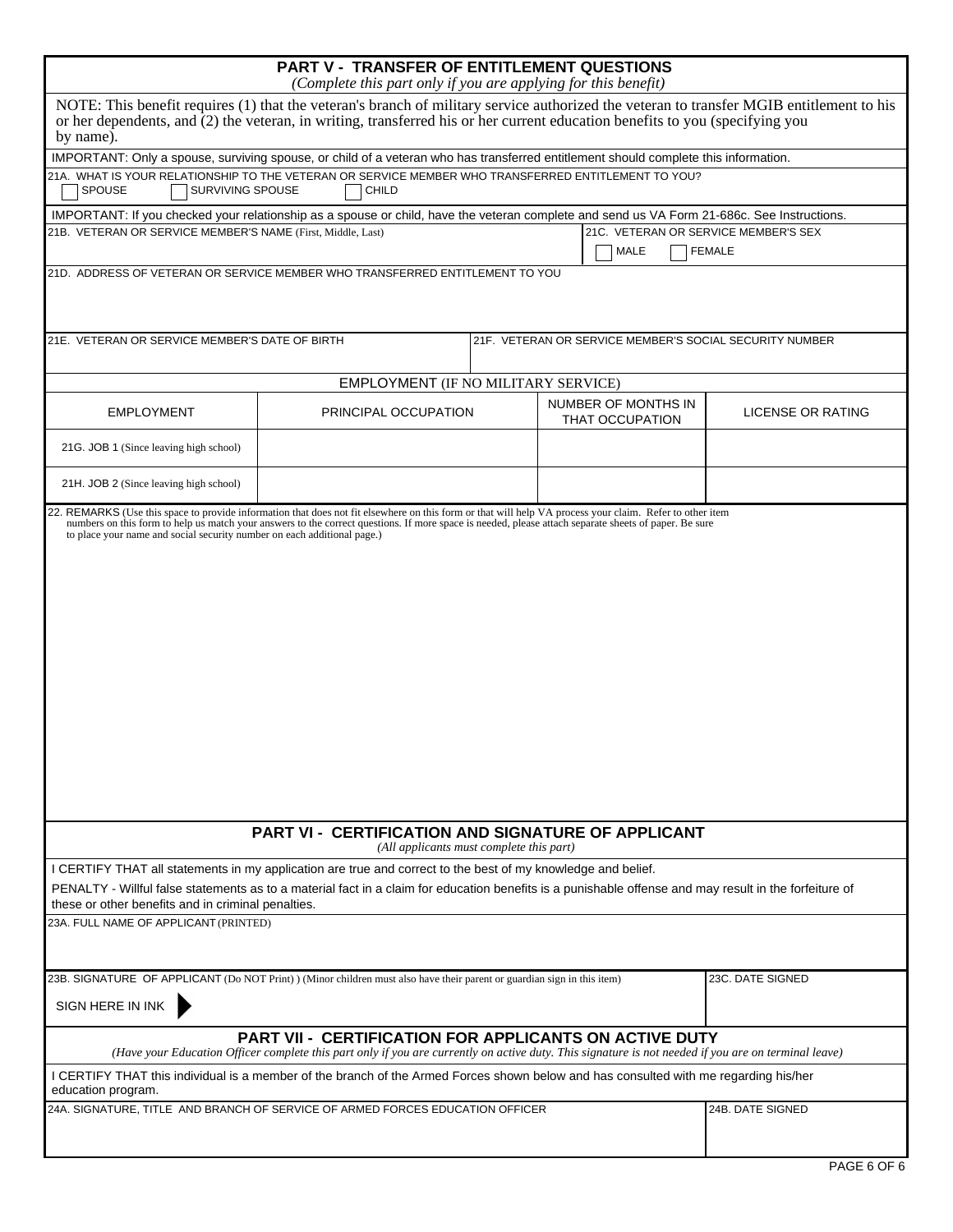# **INFORMATION AND INSTRUCTIONS FOR COMPLETING THE APPLICATION FOR VA EDUCATION BENEFITS**

This form is available on the Internet. We suggest that you file your application by going to **www.gibill.va.gov** and submitting your application electronically. Select "Electronic Application Form." EXCEPTION: If you are applying for the chapter 1607, National Call to Service, or Transfer of Entitlement benefit, we request that you not file electronically until we can update our system.

If you submit your application electronically, VA will automatically transfer your application to the Regional Processing Office that handles your claim. See HOW TO FILE YOUR CLAIM at the end of these instructions for additional information on sending any supporting documentation (such as a Certificate of Release or Discharge From Active Duty, DD Form 214).

We suggest that you tear off these instructions and place them next to the application form so that they are readily available.

See HOW TO FILE YOUR CLAIM for where to mail your completed application form. This information is located toward the end of these instructions.

# **SPECIFIC INSTRUCTIONS**

# **NOTE: The numbers on the instructions match the item numbers on the application. Items not mentioned are selfexplanatory.**

DO NOT USE THIS FORM TO APPLY FOR VOCATIONAL REHABILITATION BENEFITS (chapter 31) OR DEPENDENTS' EDUCATIONAL ASSISTANCE (chapter 35). These benefits require different application forms. Use VA Form 28-1900 to apply for Vocational Rehabilitation benefits. See http://vabenefits.vba.va.gov/vonapp/main.asp for the Veterans On-Line Application for this form. Use VA Form 22-5490 to apply for Dependents' Educational Assistance benefits. This form is available at **www.gibill.va.gov.** These forms are also available at your nearest VA regional office and may be available where you received this application.

**ITEM 4.** You may check as many blocks as you like, but you may use only one type of education benefit at a time.

#### **IMPORTANT: The following discussion of Items 4A through 4F contains only limited eligibility information for each education benefit. Use this information as a guideline only.**

**ITEM 4A.** You may be eligible for Montgomery GI Bill benefits (eligibility based on active duty), also referred to as MGIB or "chapter 30," if you served on active duty and meet certain conditions. **NOTE: You do not have to be on active duty to apply for benefits under this program**. While there are additional requirements, in general, you must meet any one of the following conditions:

(1) You first entered service on or after July 1, 1985, AND you didn't decline this benefit at your initial entry into service.

## **OR**

(2) You entered service (or agreed to delayed entry) before January 1, 1977 AND you have educational assistance entitlement remaining under the Vietnam Era GI Bill.

**OR** 

(3) You were voluntarily separated under either the **Voluntary Separation Incentive or the Special Separation Benefit** programs and had your military pay reduced by \$1,200.

### **OR**

(4) You were involuntarily separated from active duty after February 2, 1991.

### **OR**

(5) You were on active duty and eligible for VEAP benefits on October 9, 1996, and you elected chapter 30 benefits between October 9, 1996 and October 8, 1997 and paid \$1,200,

### *OR*

(6) You first entered full-time duty in the National Guard between July 1, 1985 and November 28, 1989 under title 32, U. S. Code, and you elected chapter 30 benefits between October 9, 1996 and July 8th, 1997, and paid \$1,200.

#### **OR**

(7) You were on active duty and eligible for VEAP benefits on October 9, 1996, elected chapter 30 benefits between November 1, 2000 and October 31, 2001, and you paid \$2,700.

**ITEM 4B.** You may be eligible for Montgomery GI Bill-Selected Reserve benefits, also referred to as "MGIB-SR" or "chapter 1606," if you are a member of the Selected Reserve or National Guard and meet certain requirements, including having a 6-year commitment. (Eligibility for this program is determined by your Reserve or National Guard component.)

To expedite processing, attach a copy of your DD 2384, Notice of Basic Eligibility. This form is also called a "NOBE." Your reserve unit (for example, the Army Reserve or the Army National Guard) should have issued this notice to you when you became eligible for Montgomery GI Bill-Selected Reserve benefits. If you do not have a copy or were not issued a copy, request another copy from your reserve unit.

**22-1990** SUPERSEDES VA FORM 22-1990, SEP 2003,<br>WHICH WILL NOT BE USED.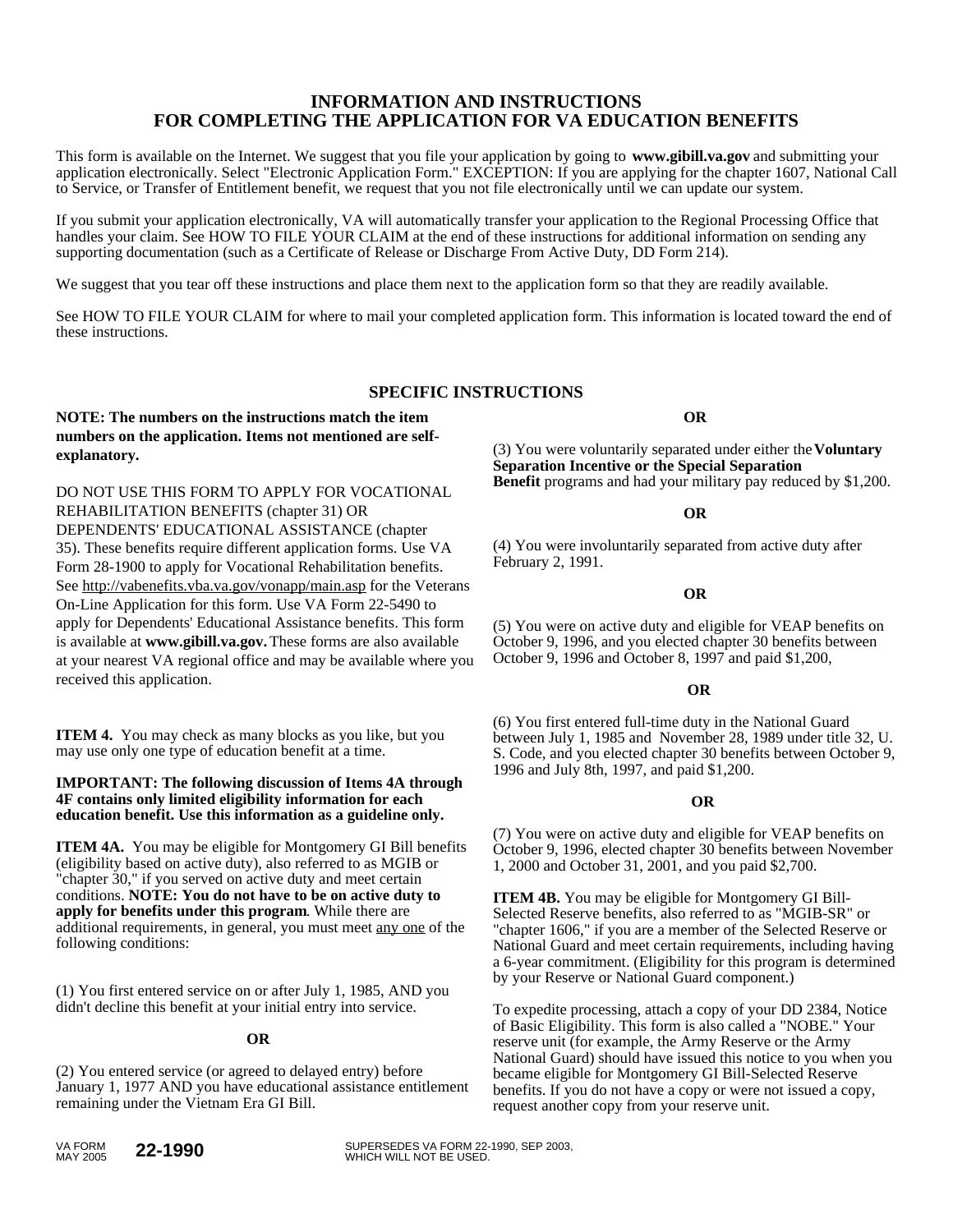**ITEM 4C.** You may be eligible for benefits under the Reserve Educational Assistance Program, also referred to as "chapter 1607" if you are a member of the Ready Reserve (Selected and IRR) who served on active duty in support of a contingency operation for at least 90 consecutive days. Members of the Army and Air National Guard who performed full time National Guard duty under section 502(f) of title 32 may also be eligible. (Eligibility for this program is determined by the Departments of Defense and Homeland Security.) Attach a copy of any notice of eligibility for this program you have received from your military service department.

**ITEM 4D.** You may be eligible for Post-Vietnam Era Educational Assistance Program benefits, also known as "VEAP" or "chapter 32," if you first entered active service between January 1, 1977 and June 30, 1985, AND you contributed to a VEAP account.

You may be eligible for Post-Vietnam Era Non-Contributory Educational Assistance Program benefits, also known as "Non-Contributory VEAP" or "Section 903," if you first entered active service between November 30, 1980 and September 30, 1981, AND your branch of service paid contributions into a VEAP account.

**ITEM 4E.** You may be eligible for benefits under the National Call to Service Program (title 10, U.S.C., chapter 31, section 510) if you signed an enlistment contract with the Department of Defense for the National Call to Service Program and elected one of the two education incentives provided by that program.

Attach a copy of DD Form 2683 (National Call to Service Election of Options). This form is needed to document your eligibility and confirm your incentive option.

**ITEM 4F.** You may be eligible for education benefits as the spouse or child of a veteran under the Transfer of Entitlement Program (title 38, U.S.C., chapter 30, section 3020) if you are a dependent of an individual eligible to transfer chapter 30 benefits to his or her dependents. The individual's branch of military service must approve a request to transfer benefits to you AND you must be designated by name as a recipient of these transferred benefits. The individual transferring entitlement must also designate the number of months transferred and the period (beginning date and ending date) for which the transfer is effective. This is called a "Designation of Dependents." You should attach DD Form 2366-2, Transferability Program to document this designation.

**ITEM 5**. VA is required to make direct deposit to your financial institution unless direct deposit would cause you a hardship.

You can send us a voided personal check OR provide the routing or transit number from either your checking or savings account. (Do not include the check number.) The routing or transit number is normally the left-most 9-digit number at the bottom left side of a check. It has two bars (up and down) separating this number from the account number. The account number is the number just to the right of the routing number.

**Caution:** Currently Direct Deposit isn't available for VEAP benefits. We will let you know if your VEAP payments can be made using direct deposit in the future. Until direct deposit is available, we will issue VEAP payments by check.

**ITEM 6B.** Check the "Previous Veteran's Education Benefits" Block if you received education benefits under a law previously administered by VA, such as the Vietnam Era GI Bill (chapter 34), WWII, or Korean GI Bills. Specify which benefit in this block.

**ITEM 6C.** Check the "Vocational Rehabilitation Benefits" block if you applied for VA education benefits as a disabled veteran.

**ITEM 6D.** Check the "Dependents' Educational Assistance Benefits" block if you previously applied for VA benefits as the dependent child or spouse of a veteran who is permanently and totally disabled due to service-connected disabilities or who died on active duty.

**ITEM 6E.** Check the "Other" block if you previously applied for a VA benefit other than any of those specified in Items 6A through 6D.

**ITEM 6F.** Check the "None" block if you have never previously applied for VA education benefits.

**ITEMS 7A and 7B.** If you previously applied for VA benefits as the dependent child or spouse of a veteran who is permanently and totally disabled due to service-connected disabilities or who died on active duty, write the name of the person (your parent or spouse) under whom you received these benefits in Item 7A and the VA file number (reference number) for this person in Item 7B.

**ITEM 8.** VA publishes information pamphlets for each benefit. These pamphlets furnish comprehensive information on the different programs offered. You should have received one of the following information pamphlets with your application:

a. VA Pamphlet 22-90-2, Summary of Educational Benefits Under the Montgomery GI Bill-Active Duty Educational Assistance Program, Chapter 30 of Title 38, U.S.C.

b. VA Pamphlet 22-90-3, Summary of Educational Benefits Under the Montgomery GI Bill-Selected Reserve Educational Assistance Program, Chapter 1606 of Title 10, U.S.C.

c. VA Pamphlet 22-79-1, Summary of Educational Benefits Under the Post-Vietnam Educational Assistance Program (VEAP).

NOTE: Pamphlets for recently implemented programs such as the Reserve Educational Assistance Program (title 10, U.S.C. chapter 1607), National Call to Service Program (title 10, U.S. C. chapter 31, section 510), and the Transfer of Entitlement Program (title 38, U.S.C., chapter 30 section 3020) may not be available.

If you check "NO," VA will send you one of these pamphlets based on your answer to question 4. You may also request a pamphlet from the person who furnished you this application.

**ITEM 9B**. If you have decided on your educational, professional or vocational goal, CHECK "YES." Then, list your final objective (for example, Masters Degree, Certified Public Accountant, or Computer Technician) in the space next to this item.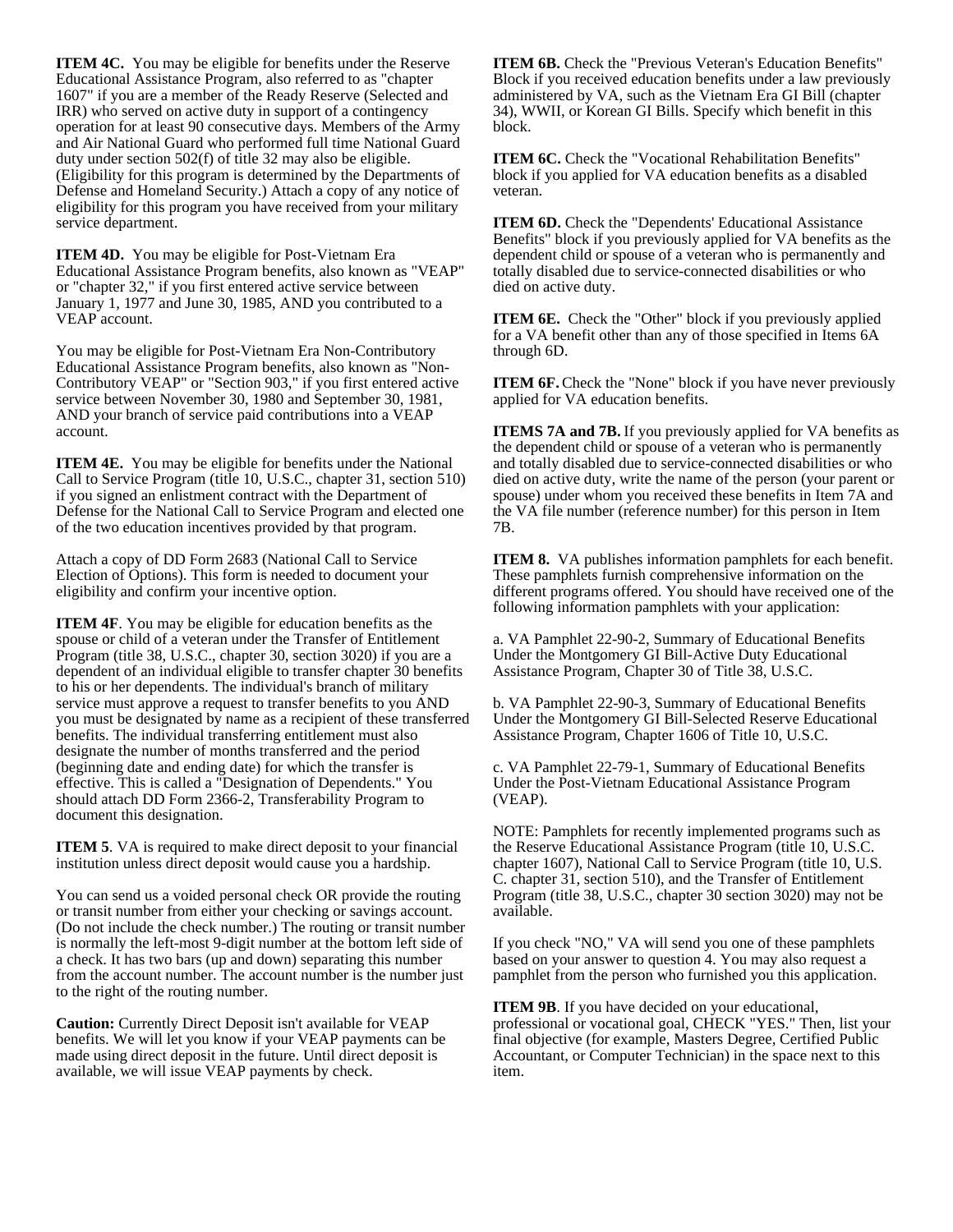**VA VOCATIONAL AND EDUCATIONAL COUNSELING**

**HELP AVAILABLE.** If you need help planning your individual educational and career goals, VA offers a wide range of counseling services to help you. Services include educational and vocational guidance and testing to help you to develop a greater understanding of your skills, talents, and interests. For further information on VA counseling, call VA Toll-Free at:

#### **1-800-827-1000 or TDD 1-800-829-4833**

**ITEM 9C.** Self-explanatory, except for the following items:

Check the "I seek reimbursement for a Licensing or Certification test" block if you want reimbursement for a licensing or certification test. Claimants receiving benefits under chapter 1606 (Item 4B) or chapter 1607 (Item 4C) may not receive reimbursement for these tests. A licensing test is a test offered by a state, local, or federal agency which is required by law to practice an occupation. A certification test is a test designed to provide affirmation of an individual's qualification in a specific occupation.

Check the "Tuition Assistance Top-Up" block if you want VA to reimburse you for the difference between what the military pays for TA (Tuition Assistance) and the actual costs of these courses. (VA pays the difference or "tops up" what the military doesn't pay.) There are also other programs similar to the TA program where the military pays for courses. One similar program is the "EarmyU" program. Also check this "Tuition Assistance Top-Up" block if you want VA to pay you the difference for these courses.

Check the "National Admission Exams or National Exams for Credit" block if you want VA to reimburse you for the fee you paid for taking one or more national tests. Claimants receiving benefits under chapter 1606 (Item 4B) or chapter 1607 (Item 4C) may not receive reimbursement for these tests. National tests for admission to institutions of higher learning include the following: the Scholastic Aptitude Test, Law School Admission Test, Graduate Record Exam, or the Graduate Management Admission Test.

National tests providing an opportunity for course credit at institutions of higher learning include the following: The Advanced Placement exam and the College-Level Examination Program.

**NOTE ON CORRESPONDENCE TRAINING:** If you plan to enroll in a correspondence course or a combination correspondence-residence course, be sure the field of study is suitable to your abilities and interests before you sign a contract with the school. Information on correspondence courses is available at the nearest U.S. Veterans Assistance Center or VA Regional Office. The correspondence school may require you to pay for all or the majority of the course even though you complete only a portion of it. Unlike the other VA training programs, payments for correspondence courses are made quarterly after VA receives your certification showing the number of lessons you completed during the previous quarter. The information pamphlet described in Item 8 gives additional information on payments.

You must affirm a contract for enrollment in a correspondence course after at least 10 days following the date you sign the contract. If you decide not to enroll in a correspondence course after signing a contract but before signing the affirmation, you are entitled to receive a full refund from the school of any payment made for the course.

**NOTE ON FLIGHT TRAINING:** If you plan to enroll in a flight course, you must have a private pilot's license. If you are taking an Airline Transport Pilot course, you must have a valid **first-class medical certificate** on the date that you enter training. For all other flight courses, you must have a valid **second-class medical certificate** on the date that you enter training.

**ITEM 9F.** VA allows claimants to receive VA benefits for certain courses for which they have previously received credit. These "refresher" courses are either (1) courses at the elementary or secondary level to review or update material previously covered in a course that has been satisfactorily completed or (2) courses which permit an individual to update knowledge and skills or to be instructed in the technological advances which have occurred in the individual's field of employment during and since the period of his or her active military service. (Skip this item if you checked the "I seek reimbursement for a Licensing or Certification Test" block, the "National Admission Exams or National Exams for Credit" block or the "Tuition Assistance Top-Up" block.)

**ITEM 10.** *This question is for CIVILIAN EMPLOYEES OF THE UNITED STATES GOVERNMENT. It is not for active duty persons or persons receiving Department of Education workstudy benefits.*

**ITEM 11.** *This question is for ALL APPLICANTS ON ACTIVE DUTY who are not applying for Tuition Assistance (Top-Up).*

Payment of VA educational benefits is prohibited for a course or courses being paid for entirely or in part by the Armed Forces or the Public Health Service. If you are receiving any money (to include but not limited to tuition assistance) from the Armed Forces or Public Health Service during any part of your training, you must check "YES." Specify complete details in the block next to this item. Please identify the source of the funds. If you are not sure, explain why you might be eligible for the money in the block next to this item.

**ITEM 12E AND 12F.** If you have ever held a license to practice a profession or journeyman rating to work at a trade, state the name of the license or journeyman rating, and the state in which the license was held. If you have never held a license or rating, write "NONE." We only use this information if you apply for benefits for a similar program. Examples of a license include the following: electrician, CPA, teacher, lawyer, and bricklayer. Use Item 22, "Remarks," if you need more space.

**ITEM 13B**. (Terminal leave is also known as "Transitional leave.") Terminal leave means that you are on leave continuously from the date that you last performed military duties (i.e., signed out of your last unit) until the date of your discharge from active duty. If you are now on terminal or transitional leave just before discharge, check "YES." Provide the date your terminal leave began and the date you will be discharged from active duty in this block.

**ITEM 14**. If you attach a DD Form 214, you should send a copy of your DD Form 214 for each period of active military service that you completed. Your separation packet should contain this DD Form 214. Each DD Form 214 has several copies. The copy number is on the lower right hand side of the form. Send us a copy of this form designated as "Copy 4"; this copy is usually also designated as "Member." If you do not have your "Copy 4" of your DD Form 214, submit the original of any other copy you have.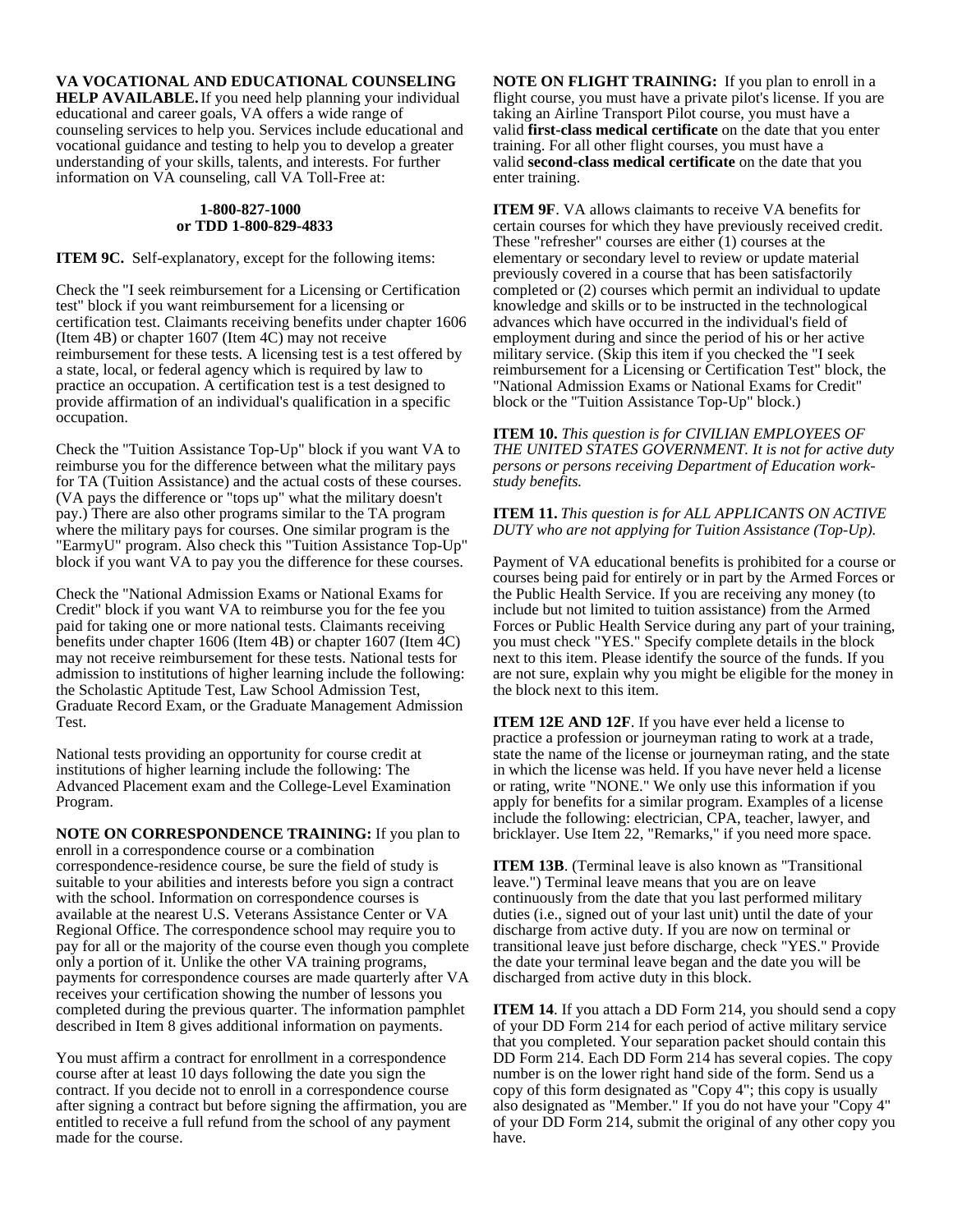*NOTE: Please do not send us any of your original documents. If you have recorded the original document with a county recorder, you may submit a certified copy of the document. If you complete your application at a VA office, VA personnel can certify the original of any documents needed to support your claim and then immediately return those documents to you.*

**ITEM 17B.** When DoD counts a period of active duty for the purpose of repayment of an education loan, VA cannot use that same period of active duty to determine the number of months of chapter 30 benefits. For example, if you received an education loan repayment from DoD, and DoD required two years (24 months) for that education loan repayment, and you had a total of three years (36 months) of active duty, VA would be required to restrict your active duty for determining chapter 30 benefits to 12 months (36 months total active duty minus 24 months for repaying your education loan). If you have had some active duty time that counted toward repayment of an education loan, check "YES." Write the period of active duty used for repayment of your education loan in the space in this item.

**ITEM 18A.** THIS QUESTION IS FOR OFFICERS WHO ARE APPLYING FOR CHAPTER 30 (BY CHECKING ITEM 4A). VA education benefits are not usually payable when an officer receives a commission upon graduation from a military service academy such as West Point or the Naval Academy. If you attended a service academy, check "YES." Write the date (month and year) you graduated and received your commission in the space in this item.

**ITEM 19.** THIS QUESTION IS ONLY FOR APPLICANTS WHOSE SERVICE (OR DELAYED ENTRY) BEGAN BEFORE JANUARY 1, 1977. If you are currently married or if you have children under age 18 (or under age 23, single and in school), complete and return VA Form 21-686c. Also complete and return VA Form 21-674 for each child between 18 and 23 who is single and in school. If your parent(s) are dependent on you for support, you should complete and return VA Form 21-509. These forms may require additional documentation. VA cannot pay any additional benefits for dependents without properly completed forms and documentation.

**NOTE:** PDF (Portable Document File) versions of VA Forms 21-686c, 21-674, and 21-509 are available on the Internet at: www.va.gov/vaforms. (Type the number of the form in the search block at this internet site.)

Part V. If you are applying for transfer of entitlement benefits, you should send us a copy of DD Form 23-66-2, Montgomery GI Bill Act of 1985 Transferability Program. The veteran or servicemember should have completed this transferability agreement, verifying that the military has granted him or her the transfer of entitlement option. The veteran or servicemember uses this form to record his or her designation of dependents. This form should show that the veteran or servicemember has designated you by name.

**Item 21A.** If you are a spouse or child applying for MGIB benefits because a veteran or servicemember has transferred his or her MGIB benefits to you as his or her dependent, the veteran or servicemember must complete VA Form 21-686c, Declaration of Status of Dependents. The PDF version of this form is available on the Internet at: www.va.gov/vaforms. (Type "21-686c" in the search block at this Internet site.)

**ITEM 21G and 21H.** If you have ever held a license to practice a profession or a journeyman rating to work at a trade, state the name of the license or journeyman rating and the state in which the license was held. If you have never held any license or rating, write "NONE." We only use this information if you apply for benefits for a similar program. Examples of occupations requiring a license include the following: electrician, CPA, teacher, lawyer, bricklayer.

**NOTE:** You will not be eligible to receive benefits for any period for which you have an outstanding felony warrant. Any benefits paid to you for such a period will be an overpayment subject to collection.

# **GENERAL INSTRUCTIONS**

**ADVANCE PAYMENT.** Once you're enrolled in an approved course, you may request an advance payment for the first month (or part of a month) and second month of enrollment if ALL the following conditions are met

- You're enrolled on at least a half-time basis, **and**
- Your school has agreed to receive and process advance payment checks for delivery to its students, **and**
- You request advance payment by signing a request block on the enrollment certification your school sends to us, **and**
- VA receives your enrollment certification at least 30 days before classes start.

**NOTE**: If we don't pay an advance payment, we'll pay you after each month you attend school. (If you receive chapter 30 or 1606 benefits, you will not receive any payments until you verify your enrollment on a monthly basis.)

**IMPORTANT**: Additional requirements set by law may prevent us from making an advance payment.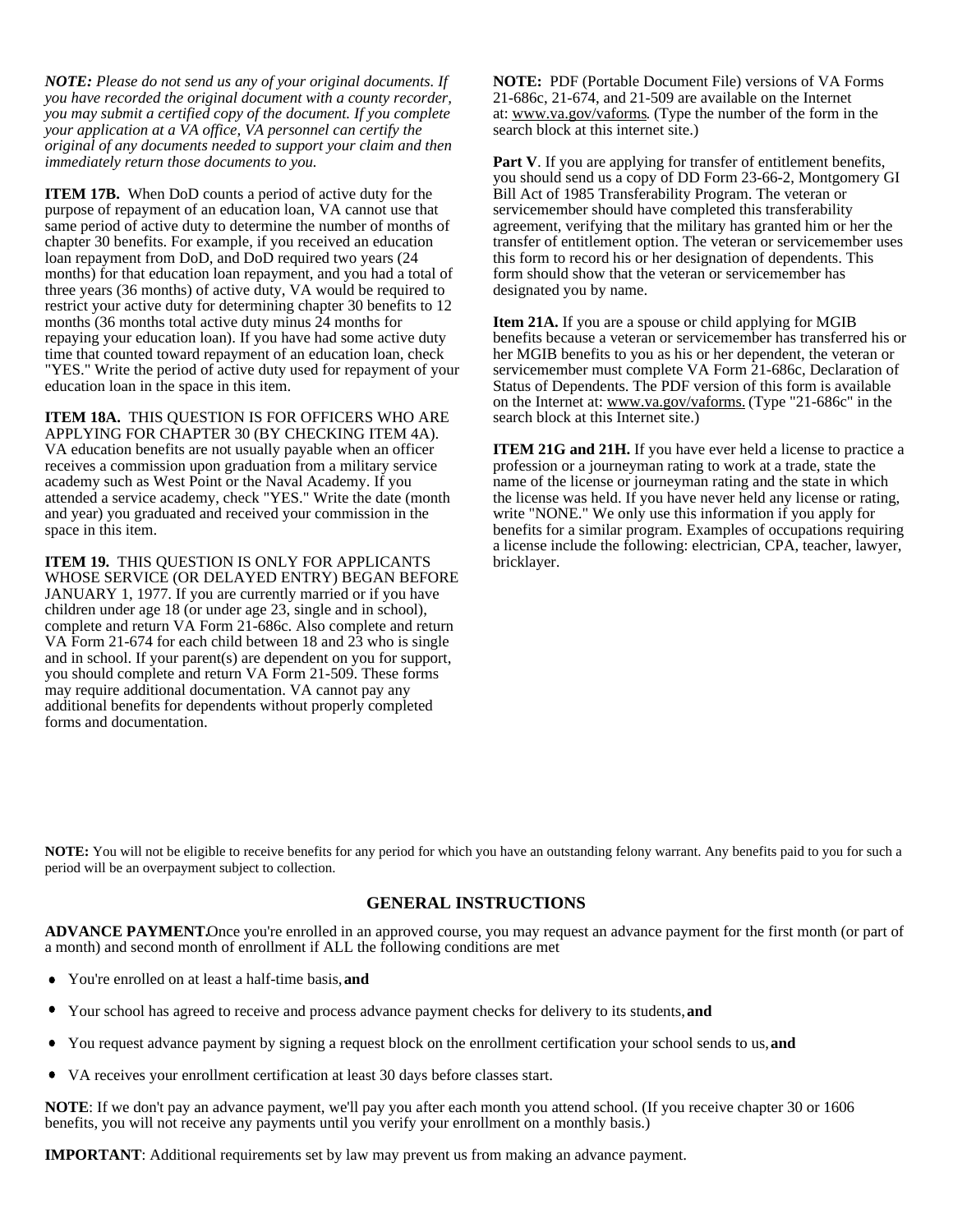# **GENERAL INSTRUCTIONS** *(Continued)*

**ACCELERATED PAYMENT**: Beneficiaries under chapter 30 can qualify to receive an accelerated payment if they are enrolled in certain high-cost, high-tech courses. An accelerated payment is a lump-sum payment of up to 60% of tuition and fees and is paid in lieu of regular monthly benefits. For more information, see the HELP item on this page.

**HELP.** If you need help in completing this application, call VA TOLL-FREE at **1-888-GI-BILL-1 (1-888-442-4551)**. If you are hearing impaired, call us toll-free at **1-800-829-4833**. Our education Internet site **(www.gibill.va.gov)** is available to help you.

# **HOW TO FILE A COMPLETED PAPER APPLICATION**

Be sure to sign and date this form. Then, do the following:

## **(A) If you have selected a school or training establishment,**

 Step 1: Mail the completed form to the VA Regional Processing Office in the region of that school's physical address. See the next page for the post office address for these offices.

 Step 2: Notify the veterans certifying official at your school or training establishment that you have applied for VA education benefits. Ask him or her to submit your attendance information using VA Form 22-1999, Enrollment Certification, or its electronic version.

 Step 3: Wait for VA to process your application and notify you of our decision concerning your eligibility for education assistance.

### **(B) If you have not selected a school or training establishment,**

Step 1: Mail the completed form to the VA Regional Processing Office in the region of your home address. See the next page for the post office box address for these offices.

 Step 2: Wait for VA to process your application and notify you of our decision concerning your eligibility for education assistance.

## **HOW TO COMPLETE AN ELECTRONIC SUBMISSION**

If you completed your application electronically, VA furnished you with the following: (1) a unique confirmation number for your individual claim and (2) the address of the VA Office (Education Regional Processing Office) that will process your claim. You need to write this information down and keep it in a safe location. You need to finalize your Internet submission by sending us your signature. (If you did not print the signature page from the electronic submission, type or print the following statement on a blank piece of paper: "My signature on this page supports the application for education benefits that was submitted through the Internet." Sign and date that piece of paper. Write your confirmation number, your Social Security Number (Item 1B on the form) and any VA file number (Item 1C) on that paper.

Then, do the following:

If you have selected a school or training establishment, mail the paper with your signature to the VA Regional Processing Office in the region of that school's physical address. See the next page for the post office box address for these offices. Then, follow the same actions as shown in (A), step 2, above.

If you have not selected a school or training establishment, mail the paper with your signature to the VA Regional Processing Office in the region of your home address. See the next page for the post office box address for these offices. Then, wait for VA to process your application and notify you of its decision concerning your eligibility for educational assistance.